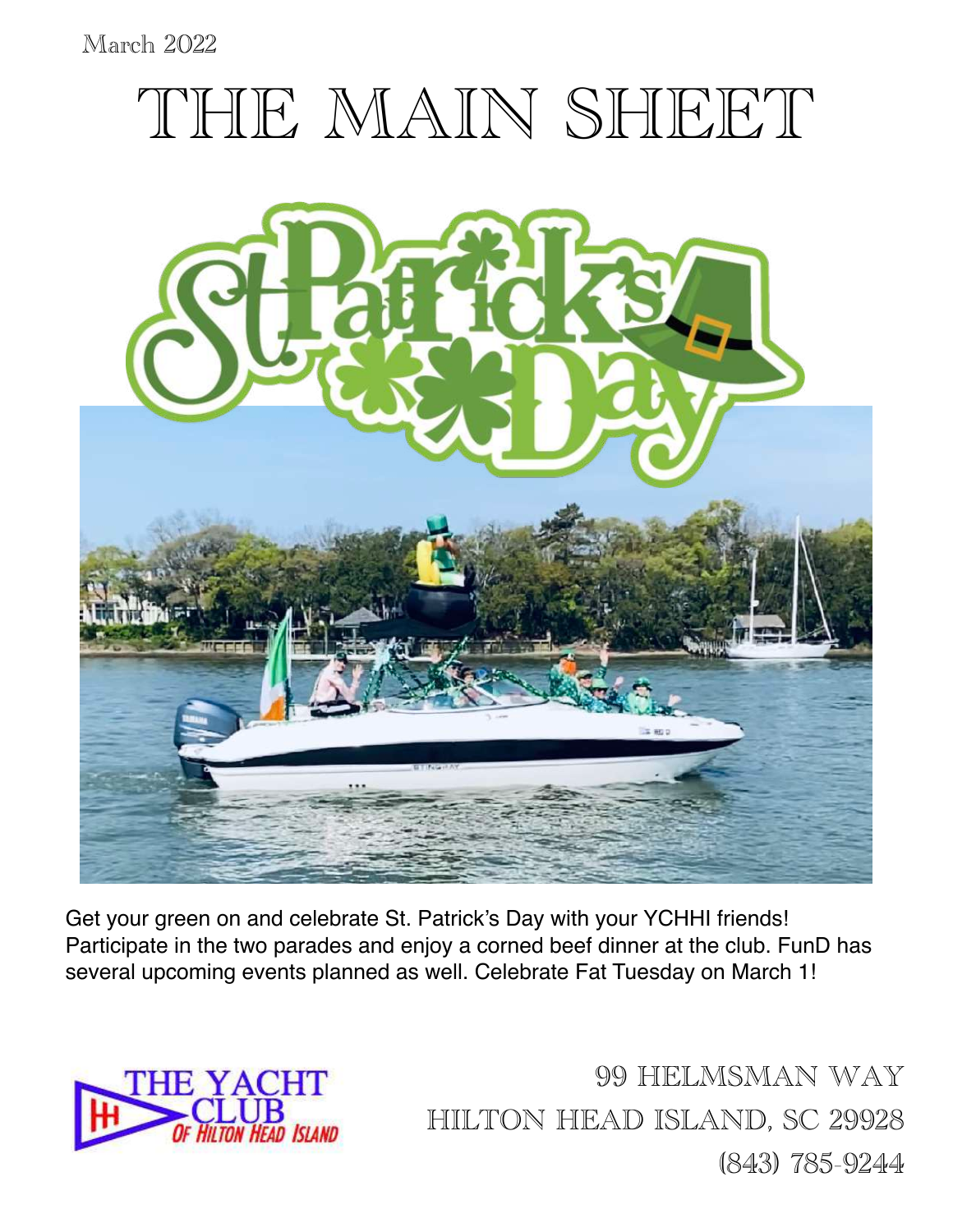## **BRIDGE**

Commodore Candi Hough candice.m.hough@gmail.com

Vice Commodore Kathe Golden kathe.golden9@gmail.com

> Rear Commodore John Lang [langjc4@gmail.com](mailto:langjc4@gmail.com)

**Treasurer** Jim Manning wbm28774@gmail.com

**Secretary** Linda Bange [lbange@gmail.com](mailto:lbange@gmail.com)

Past Commodore Al Pepe [ajpepemd@yahoo.com](mailto:ajpepemd@yahoo.com)

#### BOARD OF STEWARDS

Class of 2022 Carol Lang Jim Landis Bill Harlan

Class of 2023 Andrea Shotz Leslie Gilroy Nancy Contel

Class of 2024 Dana Wheatley Mary Ryan Ed Weber

Main Sheet Editor Julie Traylor julie.traylor17@gmail.com



# **Commodore's Comments**

Dear Fellow Members,

With the arrival of the month of March, my mind starts thinking about Spring, Daylight Savings Time, and the St. Patricks Day Parade! This year there will be two parades, so that means double the fun.

The Boat Parade will be on Saturday, March 12th. Ted Compher has agreed to take us out on the Island Queen this year. His boat is docked at Broad Creek Marina and will leave at 10 am sharp. The cost is \$10 cash per person. A sign up will go out on Constant Contact so please look for this announcement soon.

The Land Parade will be held the following day on Sunday, March 13th. The parade begins at 3 p.m., but members need to show up at 1 p.m. at the Coligny parking lot to help decorate our boat float. Following the parade, Wendell will be serving our traditional Corned Beef and Cabbage dinner at the club. A Constant Contact will go out about this, also.

The deck is almost complete! The work on the railing continues and then the final addition will be the outside bench. After the deck is completed and our final inspection is secured, we need to assemble our five new deck tables. I hope this will be a very short work morning or afternoon. If you are handy with tools, please let me know that your are willing to help.

I hope to see you soon at one of our delicious Friday night dinners. (The BOS voted to require all members and guests entering the club show proof of vaccination against COVID-19).

Thanks for all you do,

Candi Hough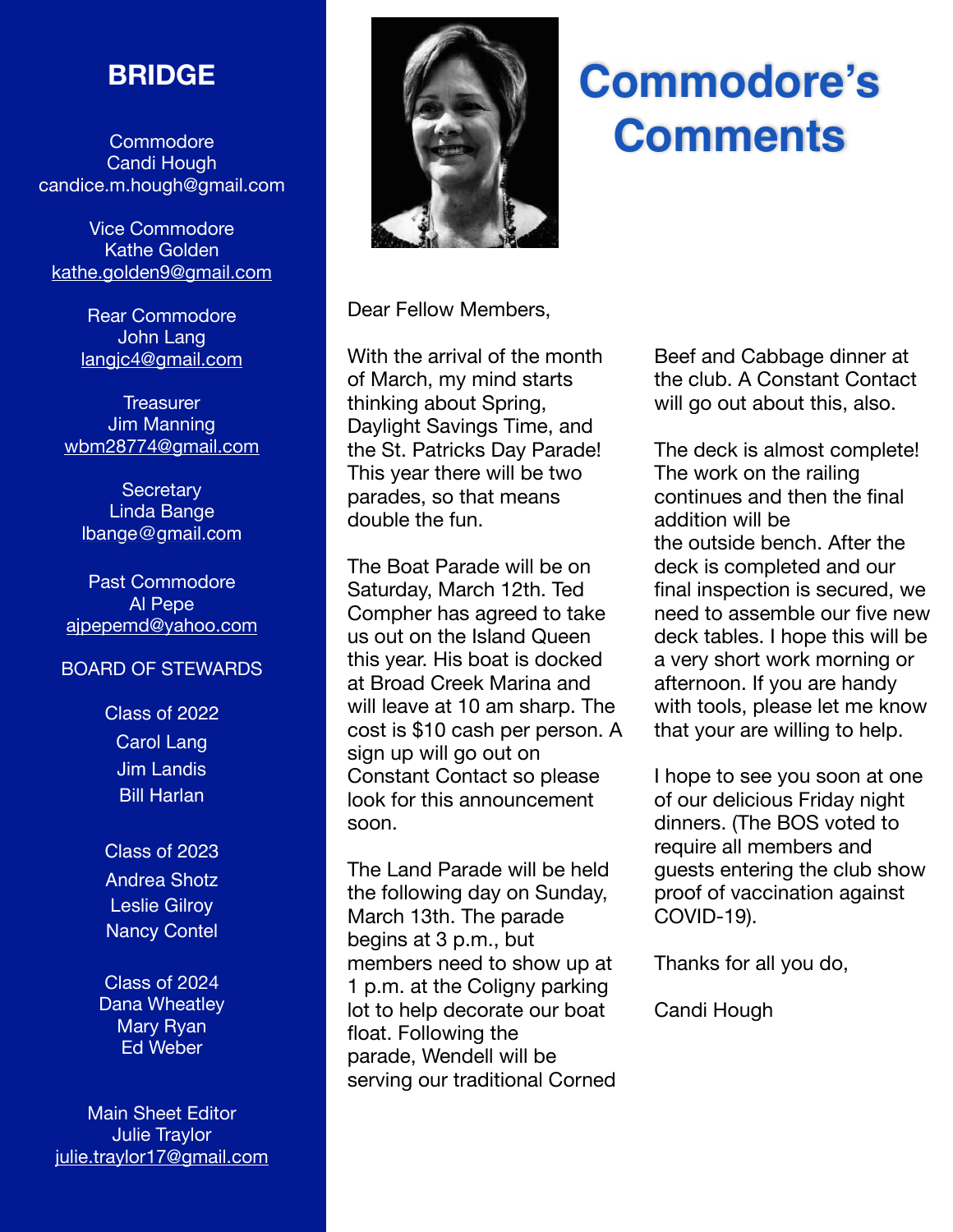## **Food & Beverage Committee**

Leslie Gilroy **Chair** Dana Wheatley Lynne Harlan Cheri Sires

Reservations required for dinners. Signups will be emailed to members. Meals are \$24.00 unless otherwise noted.

Take-out is an option. You will have your dinner served to you in takeout containers. Takeout dinners will be served first.

### **Friday, March 4**

Garden Salad Italian Sausage and Peppers Garlic Herb Shrimp Penne Pasta Balsamic Glazed Asparagus Chocolate Cake

**Friday, March 11** (no dinner)

## **Sunday, March 13** ☘

St. Patrick's dinner at 6:00pm Corned Beef Steamed Cabbage, Carrots, and Potatoes Bailey's Cheese Cake

#### **Friday, March 18 SPECIAL DINNER \$29.00**

Garden Salad Prime Rib Roasted Fingerling Potatoes Broccolini and Carrots Apple Pie

### **Friday, March 25 BIRTHDAY NIGHT**

Bourbon Glazed Pork Loin Herb Crusted Haddock Sweet Mashed Potatoes Roasted Brussels Sprouts Birthday Cake

### **Friday Night Dinners** Chef, Wendell Osborne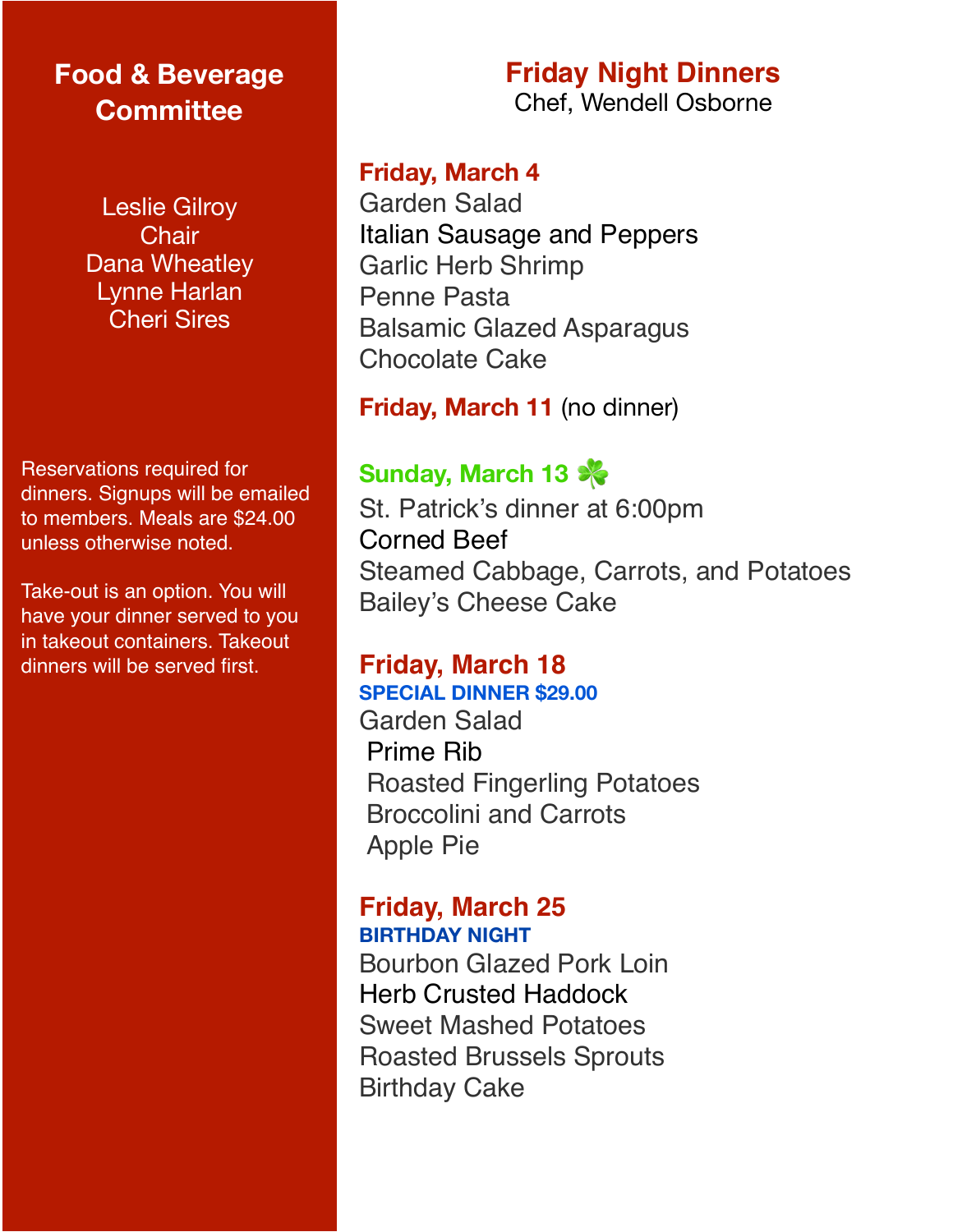## **St. Patrick's Day Festivities** ☘

The Boat parade will be on Saturday the 12th. Last year members enjoyed the parade while cruising ceick's Dag A Broad Creek. Information on how to sign up coming soon.

> Hilton Head will hold its 37th annual St. Patrick's Day parade on Sunday the 13th. We'll meet at the yacht club at noon to get the boat cleaned and take it to the Coligny Plaza staging area to be decorated. Decorating at 1pm and parade at 3 o'clock. Volunteers needed to walk and to decorate.

Corned beef dinner to follow at the club.

St POX

EST.<br>1983

Ob Head Irelo

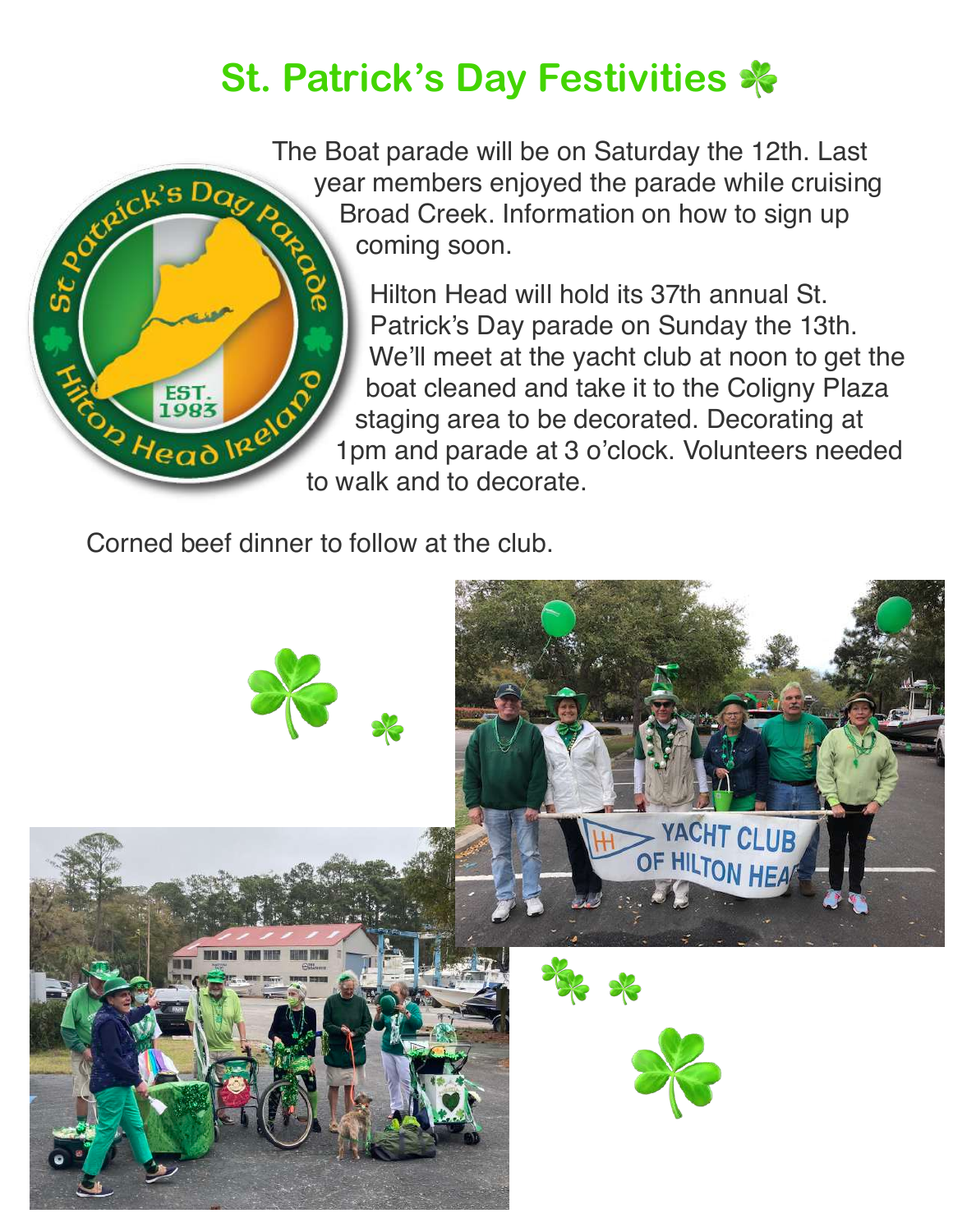





Frances Viverette is serenaded by a barbershop quartet (including Charlie Brown) on Valentine's Day.

Members getting ready for a past St. Patrick's Day Parade. Come join the festivities this year!





Dana Wheatley celebrates her February birthday on Birthday Night.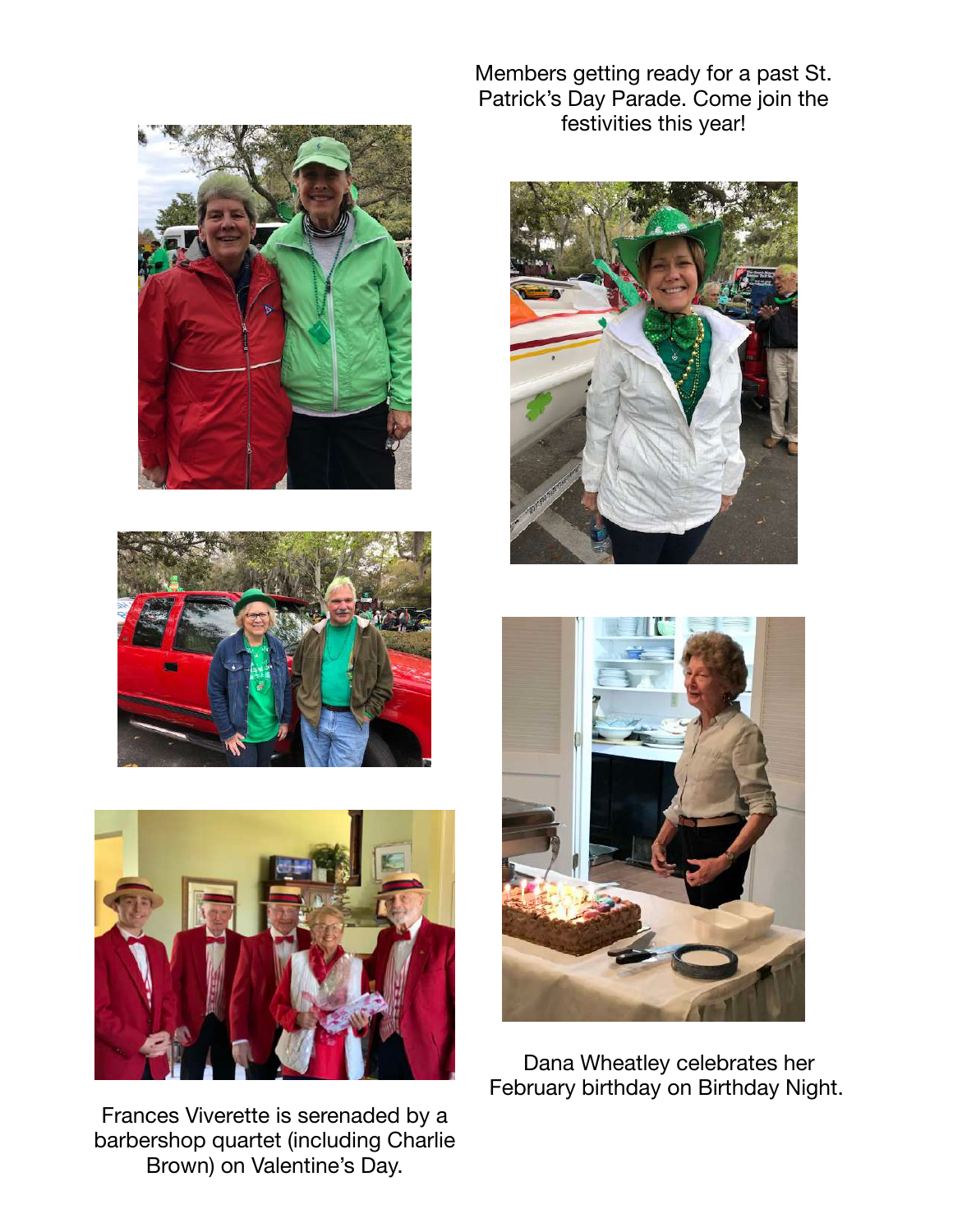## **The Fun[d] Committee**

Cheri Sires

Mary Ryan

Babs Erny

Jean Hillenbrand

Candi Hough

Linda Bange

Trish Bouley

Linda Sheets

Jennifer Thompson

Debbie Plonski

Bobbi Leavitt

FUNd is full steam ahead planning events for the coming months. All profit from our social events is added to the YCHHI treasury. To date FUNd has raised about \$15,000 for the club! We need club support in the form of registrations for our events, generally a minimum of 20 non-FUNd members registered in addition to FUNd committee members who also register plus plan, shop, decorate, volunteer to prep, cook, bartend, run the event, and clean up. All you have to do is register and have fun attending!

**Tuesday March 1-Fat Tuesday Mardi Gras Dinner**  6:00-8:30, \$20 Assorted Appetizers, Coleslaw, Gumbo, Rice, Cornbread, King Cake Hurricane Specialty Drink \$5

**Wednesday March 30-Happy Hour & Trivia Night** 6:00-8:30, \$15 Includes Heavy Appetizers & Desserts, Trivia Individual/Team Entry Fee, Winner/s Cash Prize Mike Gilroy & John Lang Trivia Creators/MC's

**Tuesday, April 26, Wine Tasting** 

**In the Works**: **April 4/5**- Organize attending Symphony Under the Stars, **May**- Kentucky Derby Party

*FUNd can always use more members, please join us, bring your ideas for fun, exciting events, and help fundraise for the club.*

Questions, concerns, join FUNd—please contact Cheri Sires, Chair [Cheri.Sires@yahoo.com](mailto:Cheri.Sires@yahoo.com)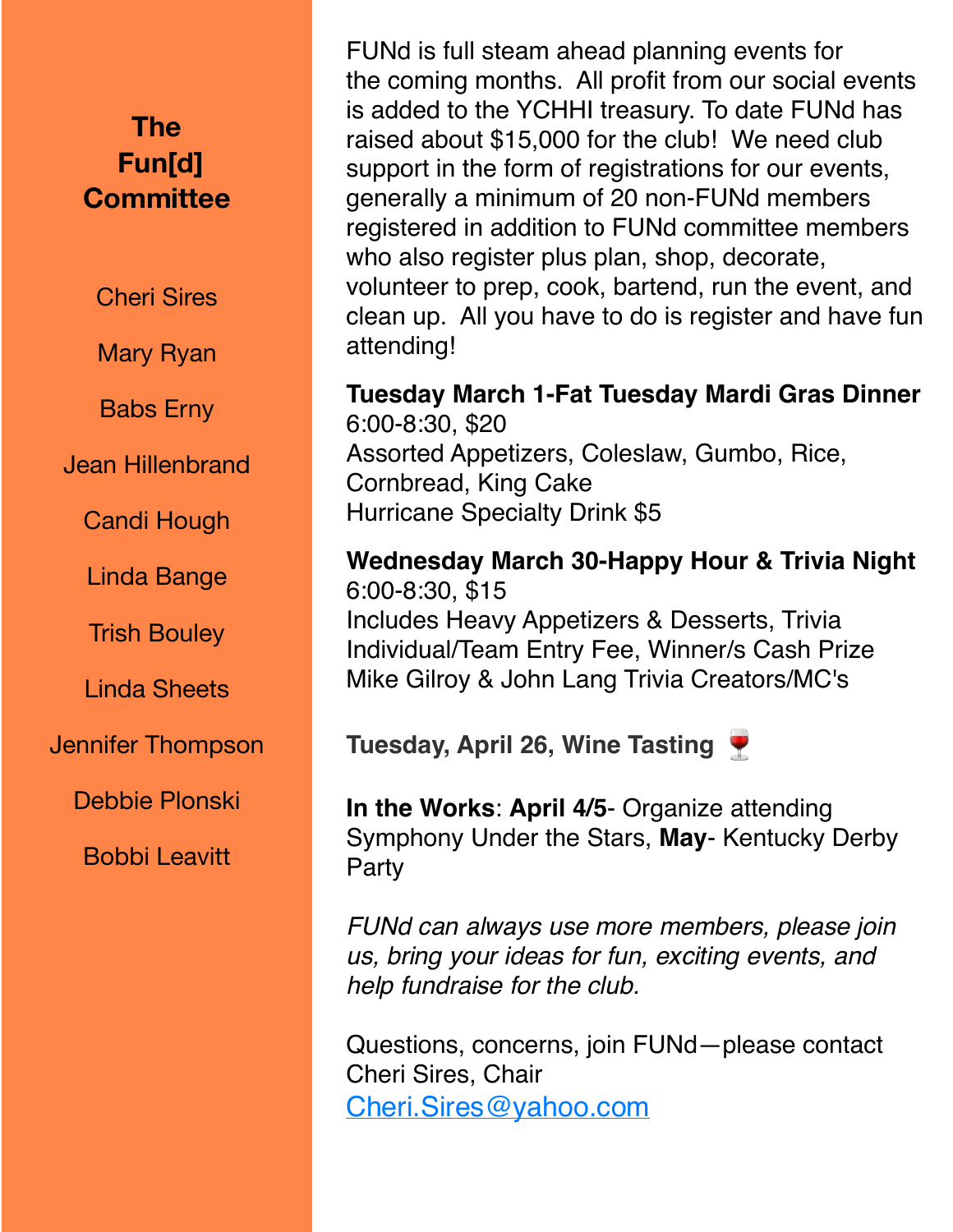Club Sailing Hap Todd

Sailing,

The club sailors had a good meeting last Saturday. The meeting was well attended with many great ideas.

The Flying Scot fleet is looking to get some racing in this summer and fall. Jim Gawryszewski and new member Ken Loskamp have taken over the management of the white Scot and the blue Scot respectively. Jim Vaughn has donated Cameron Henderson's Flying to the club and hopes a member will take that boat on as well. Maybe the red Flying Scot can be brought out of the weeds, rigged and sailed this year.

At our meeting we decided to go ahead and set a race date for the HarbourTown and Calibogue Cups. This summer the club can proceed with the race or cancel if no one steps up to manage the race.

The sailors hope to do overnight trips to Beaufort and Savannah this summer and fall.

And in other sailing news John and Penni Singleton for several weeks have been cruising South exploring and enjoying the coasts of Georgia and Florida. If you want to follow their adventures log on to Sailblogs.com, Sailing South on Solitude.

Any Sailor that could not make the meeting and would like to be involved please contact me.

Regards,

Hap Todd - Sailing Chairman  $\triangle$   $\mathbb{T}$ 704-500-6898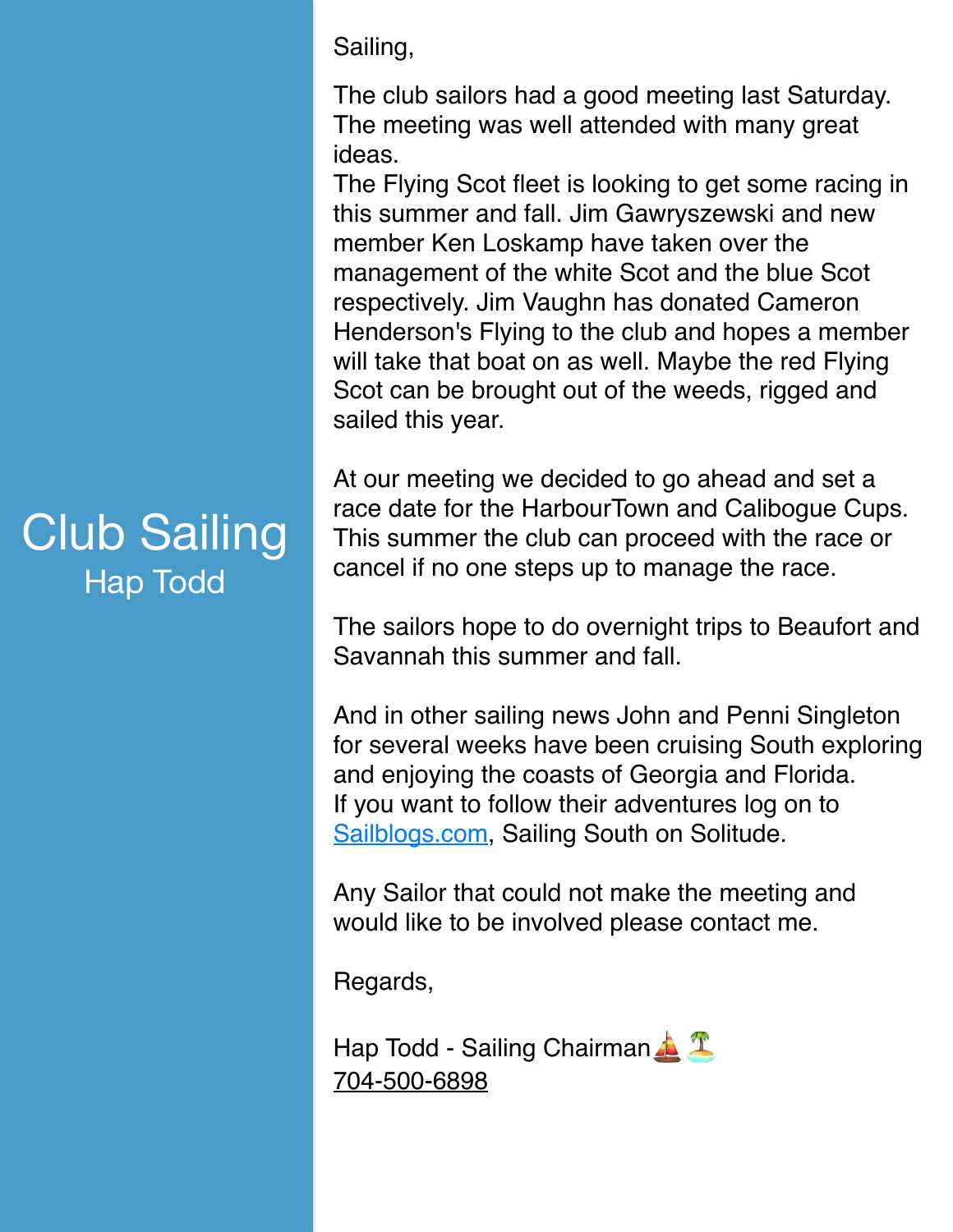# Power Boats Mike Gilroy



### **YACHT CLUB POWER BOATING PROGRAM Description and Schedule**

For several years, the Yacht Club has had an active Power Boating program. For all our newer members, here are a few details about that program.

- First, and most importantly, you don't have to own or have access to a boat to participate. Members who own or have access to a boat act as "Captains". For example Bob & Kathe Golden own "BobKat" and Commodore Candi Hough owns "Aye Candi"; and I (Mike Gilroy) have access to a boat as a member of Freedom Boat Club. If any of us are available on the date (or rain date) on which a trip is scheduled, they volunteer to be a "Captain". Other members who wish to participate on a particular trip, but don't own a boat, indicate their interest by volunteering to be "Crew".
- As "Coordinator" of the various cruises, I issue an email a couple of weeks before the various trips giving details and asking who wants to be "Captain" and who wants to be "Crew". Once I receive all the reply emails, I assign "Crew" to a particular "Captain's" boat, giving directions on how "Captains" and "Crew" are to meet and at what time and any other relevant details.
- On the day of the cruise, "Crew" meet "Captains" at the appointed place and time, load the boats, shove off, and all boats rendezvous at a particular time and place, e.g. "R 2" in Calibogue Sound at 10:00 a.m., and we all form a flotilla to go to the destination. At the end of lunch, each Captain and Crew make their own way home.
- You will note that if the weather is uncooperative on the originally scheduled date, we have established a "rain date" two days later to see if we can make it happen.

Although it's not fool proof, it's all worked pretty well in the past, and I have no reason to believe it won't continue to do so. I look forward to seeing everyone on the water in 2022.

Mike Gilroy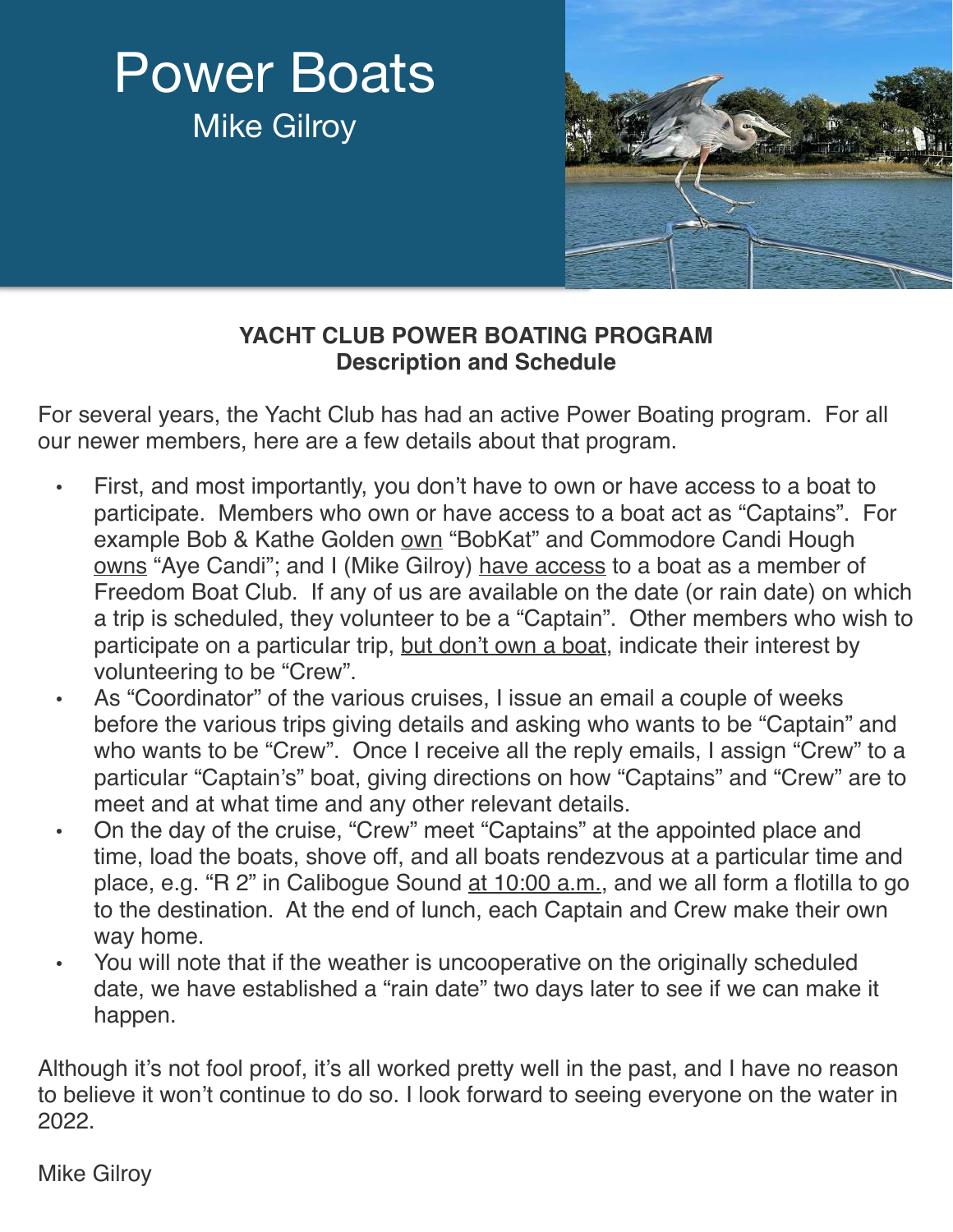# **2022 Power Boating Activities**

| <b>DATE</b>       | <b>RAIN DATE</b>  | <b>DESTINATION</b>              | <b>LOCATION</b>         |
|-------------------|-------------------|---------------------------------|-------------------------|
| Mon Apr 4         | <b>Wed Apr 6</b>  | <b>Old Town Dispensary</b>      | <b>BLUFFTON</b>         |
| Tue Apr 19        | Thu Apr 21        | <b>Flying Fish</b>              | <b>SAVANNAH</b>         |
| <b>Wed May 4</b>  | Fri May 6         | <b>Fish Camp on 11th Street</b> | <b>PORT ROYAL</b>       |
| <b>Wed May 18</b> | Fri May 20        | <b>The Crab Shack</b>           | <b>TYBEE</b>            |
| Fri Jun 3         | <b>Sun June 5</b> | <b>Daufuskie Crab Company</b>   | <b>DAUFUSKIE ISLAND</b> |
| Thu Jun 16        | Sat June 18       | <b>Plums</b>                    | <b>BEAUFORT</b>         |
| Fri July 1        | Mon July 4        | <b>Tubby's Tankhouse</b>        | <b>THUNDERBOLT</b>      |
| Sat July 16       | Mon July 18       | <b>Lucy Bell's Cafe</b>         | <b>DAUFUSKIE ISLAND</b> |
| <b>Tue Aug 2</b>  | Thu Aug 4         | <b>Q</b> on Bay                 | <b>BEAUFORT</b>         |
| Mon Aug15         | Wed Aug 17        | <b>AJ's Dockside</b>            | <b>TYBEE ISLAND</b>     |
| Tue Sep 13        | Thu Sep 15        | Huey's                          | <b>SAVANNAH</b>         |
| Wed Sep 28        | Fri Sep 30        | <b>Hearth</b>                   | <b>BEAUFORT</b>         |
| Fri Oct 14        | Mon Oct 17        | <b>Marker 244</b>               | <b>PORT ROYAL</b>       |
| Fri Oct 28        | Mon Oct 31        | <b>Tortuga's Island Grille</b>  | <b>THUNDERBOLT</b>      |
| Mon Nov 14        | Wed Nov 16        | <b>Buffalo's</b>                | <b>PALMETTO BLUFF</b>   |
| Mon Nov 28        | Wed Nov 30        | <b>Salty Dog Pigout</b>         | <b>HILTON HEAD</b>      |

*Click on name to learn more about the restaurant destination.*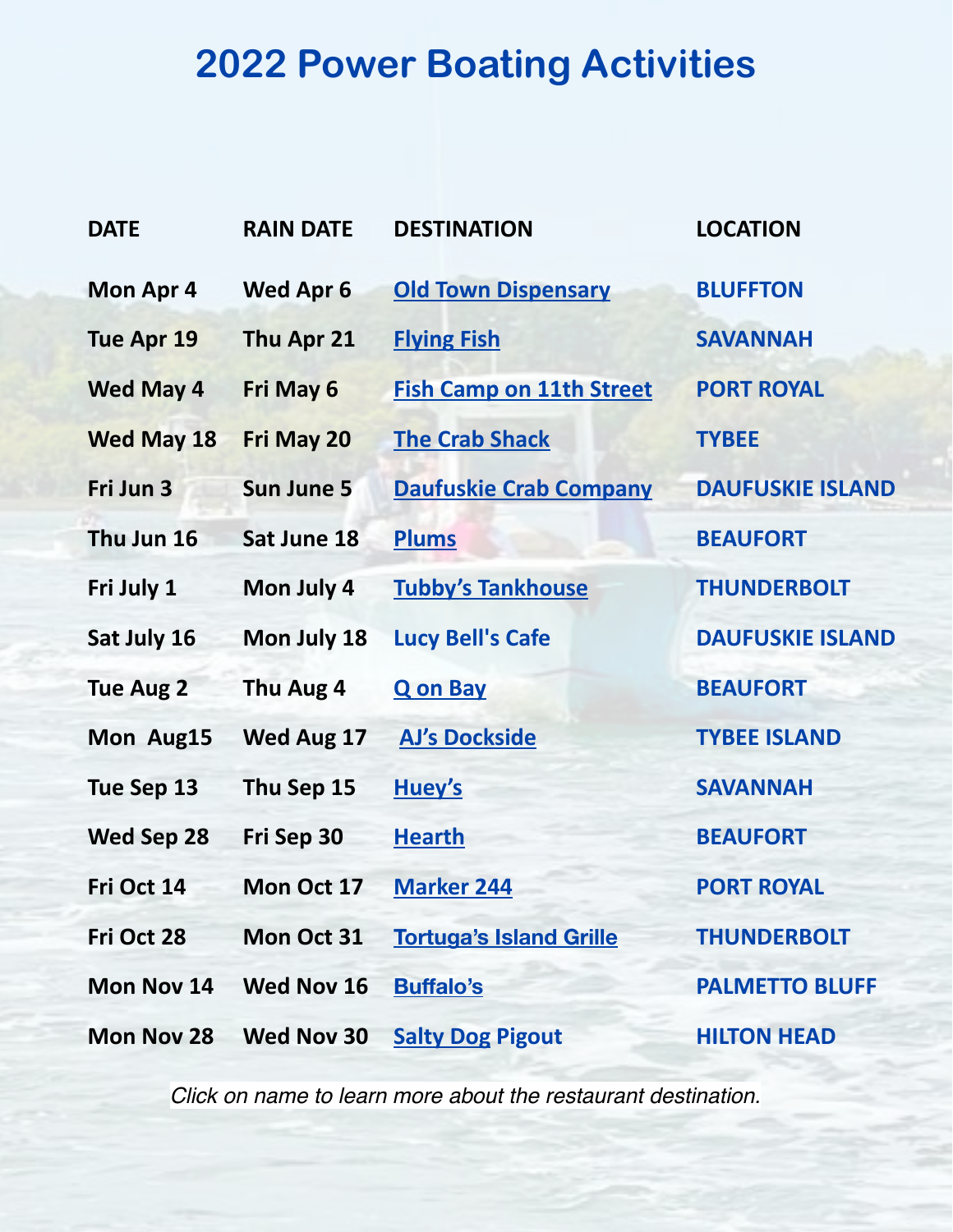## **Following Wine**  四、金甲

For March the Wine Club will be showcasing two heavily planted grapes in their regions. A Riesling from the Mosel in Germany and a Cabernet Sauvignon from Monterey California. Both are also Noble grapes, a classification we covered earlier.

#### **LEONARD KREUSCH RIESLING**

#### Germany-Mosel

Germany considers Riesling its greatest grape as this grape produces wines of great finesse. And the Mosel region, where our wine is from, is regarded as producing the best. Germany is the Northernmost wine producing country in Europe. It's climate is cool and erratic. Her wines are mostly white because red grapes need heat to ripen adequately. The Mosel region has Germany's highest and steepest vineyards. The vines hug only onto the South facing slopes. The soil is slate, which holds and reflects heat, it also gives a "flinty" or "minimality" flavor to the wines. The soil and the climate are what produce a crystalline clarity to the wines from here. Rieslings are also one of the most versatile wines around. They can be bone dry or very sweet and everything in between. However, the wines from the Mosel region are most often dry. This wine is an easy drinker and straight forward in its style with deeply concentrated stone fruit and citrus contrasted by earthy aromas and subdued smoke. (It boasts a lime backbone softened by a delicate note of vanilla. A fruity and demur lemon aroma followed by a firm dry mineral taste…From winemakers notes). Color: Pale yellow Body: Light-medium

Aroma: Citrus, fruity & floral

Taste: Hints of grapefruit, green apple & tangerine, earthy & mineral.

Finish: Clean and flinty. Nicely balanced

#### **CARMEL ROAD '20 Cabernet Sauvignon**

Cabernet Sauvignon is the most widely planted grape in all of California. It is also widely planted worldwide. It grows well just about anywhere as long as the climate isn't very cold. The grape makes wines that are high in tannins and medium to full bodied. The textbook description of this wine's flavor and aroma are the black fruits, blackberries, black currents and black plums. The wines come in all price ranges and levels of quality. Because Cabernet Sauvignon is tannic it is often blended. The wines can be soft, fruity and medium- bodied or rich and firm with great depth, full-bodied with the classic Cabernet Sauvignon flavors. This later type can be aged 15 years or more. Good Cabernet Sauvignon needs both oak and bottle aging to become a Great wine. Oak imparts notes of baking spices and vanilla bean. Aging also creates depth as the tannins soften.

Color: Ruby red Body: Medium Aroma: Blackberry, vanilla & coffee Taste: Dark fruits, caramel & savory spices Finish: Dry & grippy with lingering vanilla notes

If you plan to try the Cabernet this month get it right away so it can be opened and allowed to breathe awhile before dinner. Allowing the wine to breathe enhances its flavor and helps the tannins to soften.



Babs Erny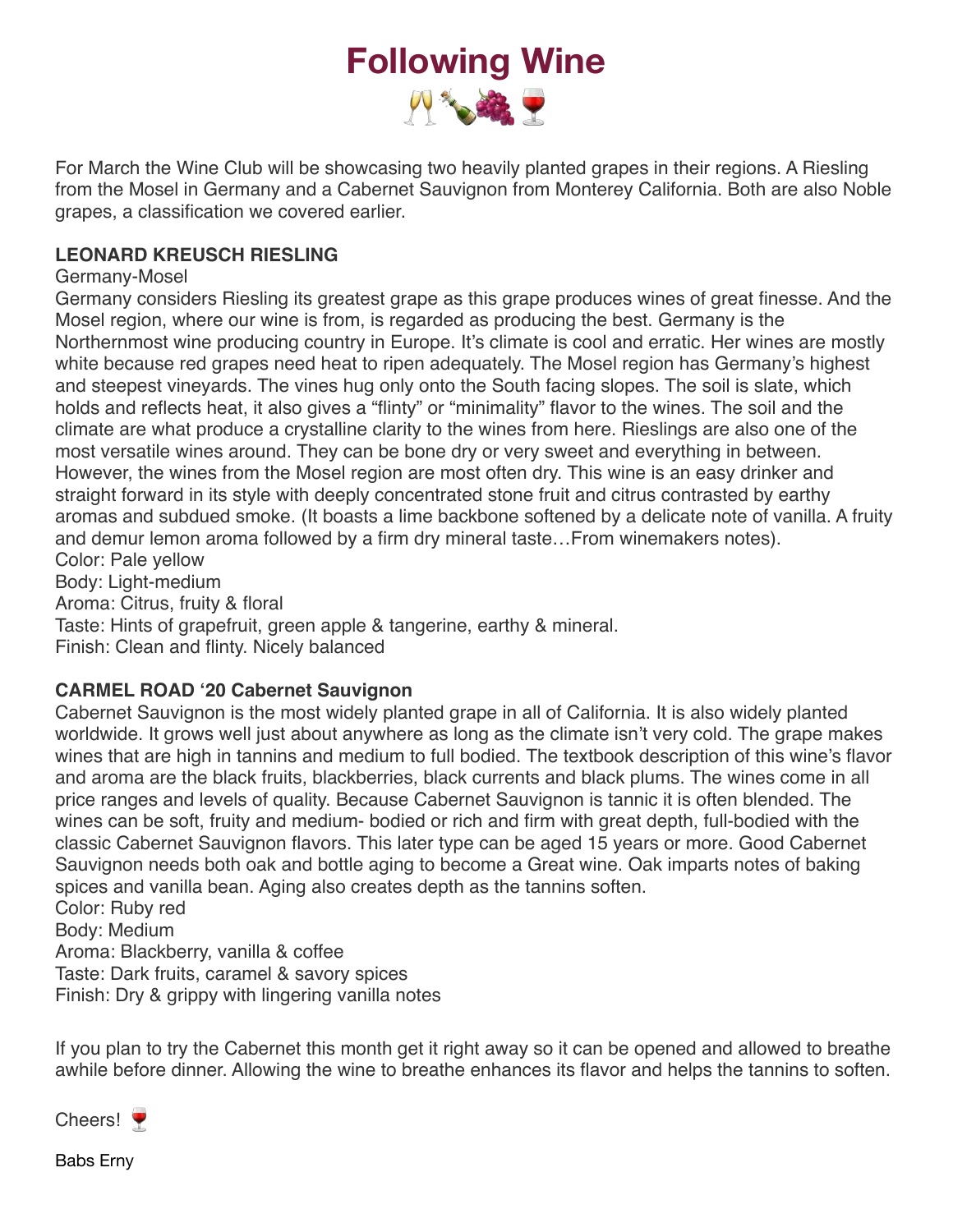# New Member Profiles

Get to know your new members

## **John and Vicki Westervelt**

John and Vicki moved to Bluffton in late September of 2021 from Jonesboro, Georgia (just south of Atlanta) where they lived in the Lake Spivey Community for the past 21 years. John has worked for Heritage Southeast Bank for 21 years. He continues to work for the Bank as head of their SBA lending department. A merger with two other Banks a few years back, has allowed John to move his office to this area. Vicki retired several years ago from a



career in Human Resources and from her last job as the Volunteer Coordinator for the Henry County Hospital. John and Vicki have been married for 41 years. Vicki was born and raised in Atlanta, Ga. They met when John moved to Atlanta from Florida in 1977 to take a job with the then, Trust Company Bank. They have one son, Alex (30) who resides in Stockbridge, Ga.

John has been an avid boater since purchasing his first boat back in the 70's. Vicki enjoys the Boating life but is probably fonder of their 4 cats and cheering on her Georgia Bulldogs. Together, they have enjoyed boating on Lake Spivey for the past 21 years in their pontoon boat. In 2012 they purchased an interest with family and friends in a 38 ft. Mainship Aft Cabin motor yacht. The boat was maintained in the Daytona Beach area near John's hometown of DeLand, Florida. In 2018 they purchased a 40 ft. Mainship Sedan Bridge that was in Shelter Cove here in Hilton Head. After just two trips down to the boat, they fell in love with the area and made Shelter Cove Marina their home port.

With both the larger boats, as time permitted, John and Vicki have enjoyed cruising the ICW. Together they have cruised from Beaufort, SC to Islamorada in the Florida Keys over the years. In preparation for the move to Bluffton, they sold the Mainship and plan to downsize with a new boat purchase later this year. They are both very excited to make the Hilton Head area their home.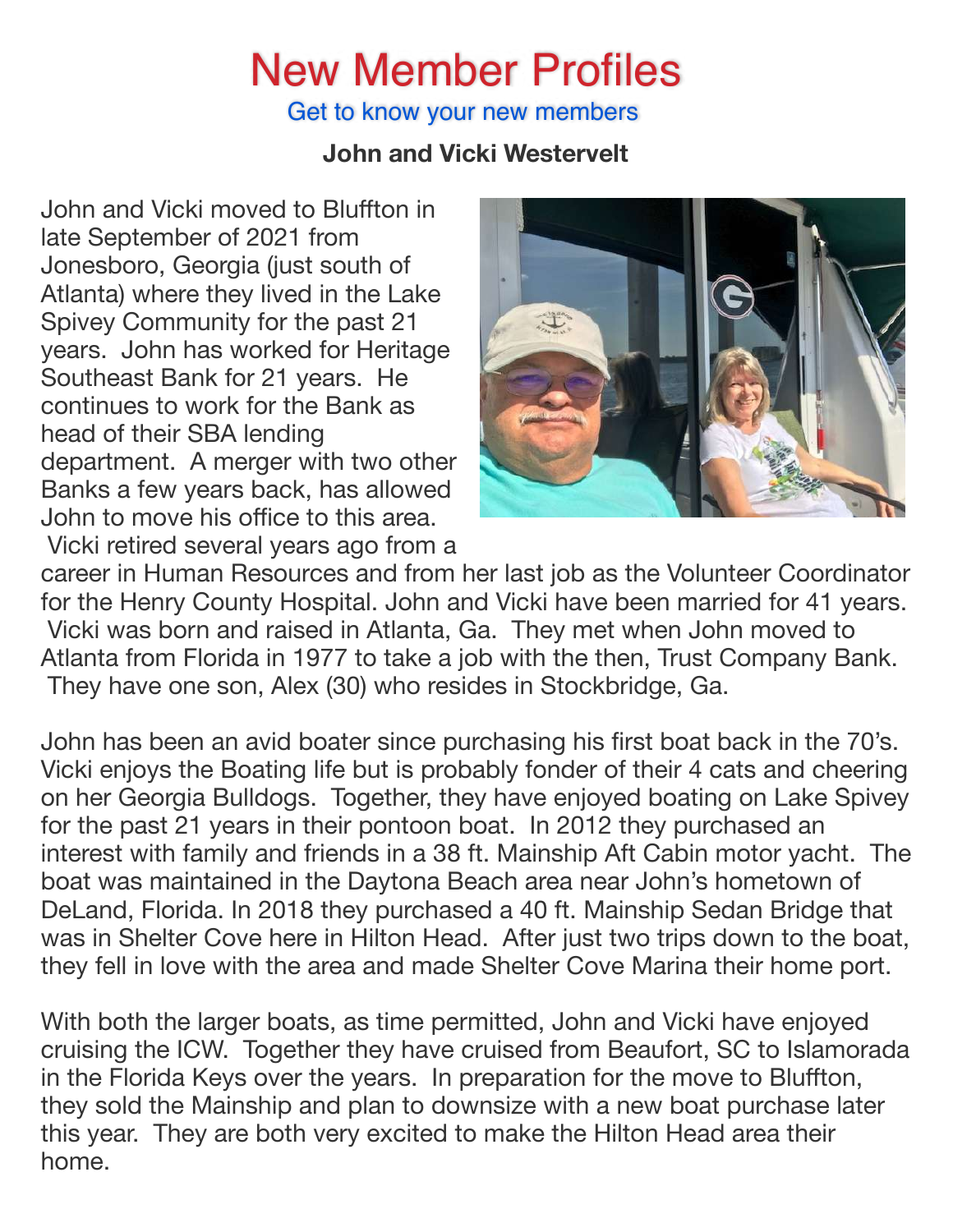

Steve is a psychiatrist and practiced in the California Prison system for many years, while living in San Luis Obispo. He semi-retired to the mountains of Oregon for a few years, but life circumstances have me hitting the reset button, and I recently moved to Hilton Head to be near my parents. I learned to sail with a friend and coworker about 15 years ago in Santa Barbara, California and we kept a few small sailboats in Morro Bay, also escaping from our jobs for the occasional exotic charter. Now I live at the Palmetto Bay Club with my little rescue dog, Corey (he rescued me, really) and put a Compac 23 on a slip in the new marina in my backyard.

I look forward to sailing and seeing new people and places in the Low

Country. I also enjoy yoga, a bit of singing, and spectator sports. Any Detroit Lions fans who need to commiserate can find me yelling at my television on Fall Sundays.

## **Welcome to all our new 2022 members!**

Have you seen little blue dots on the name tags of new members? This is your clue to welcome them. We would like these dots to remain for a few months, but may be removed at the discretion of the wearer!

> **John & Vicki Westerveldt Steve Pittelli Errol & Holly Hammet Trent & Heidi Witthoef Ken Loskamp & Maria Morrell Gina Patrick & Bill Mitchell**